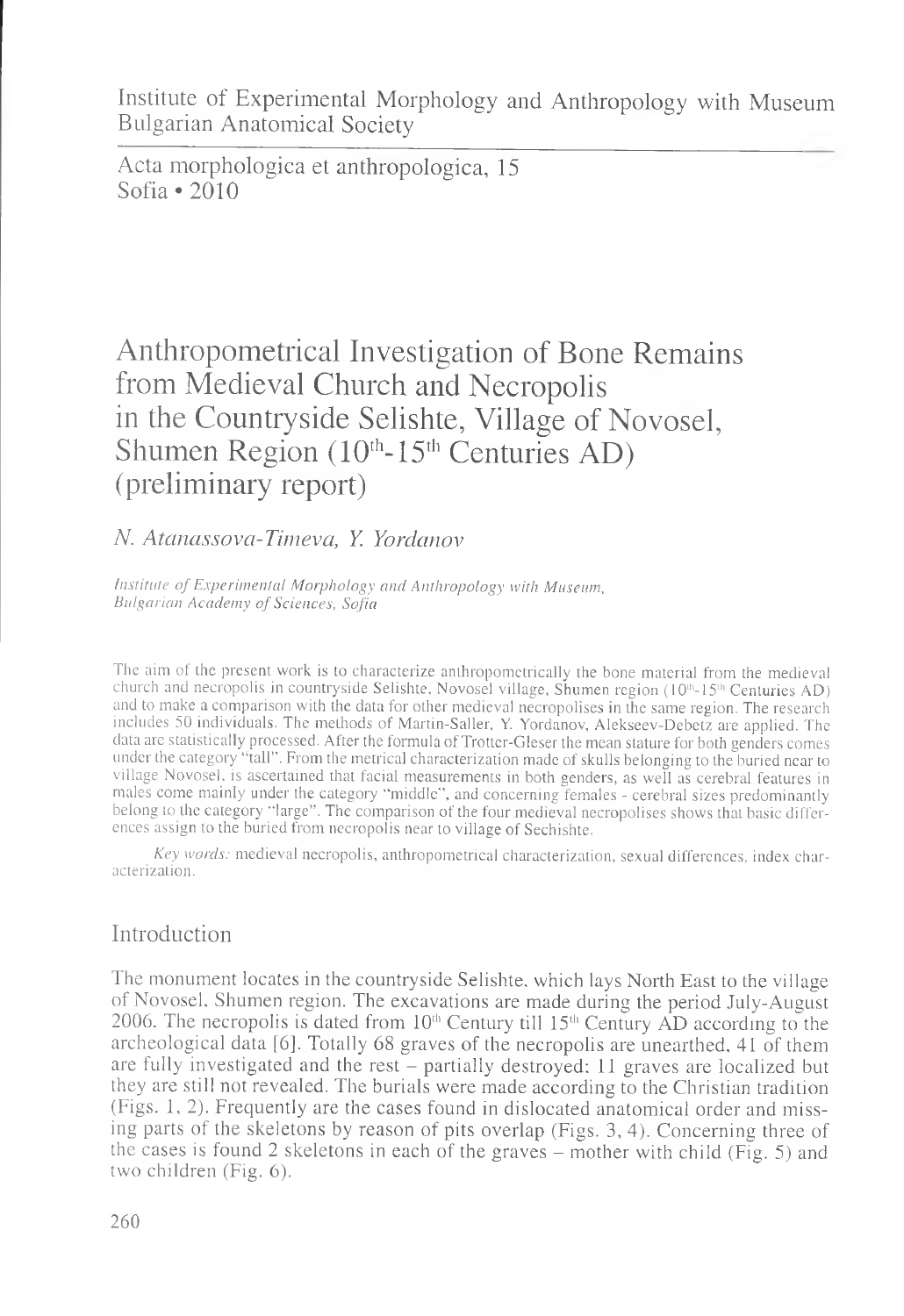

Fig. 1. Scheme of Christian burials



Fig. 3. Missing skull of the skel-<br>eton belonging to an adult male<br>from Grave No 60



Fig. 5. Burial pit with two individuals - female (Maturus) in anatomical order (Grave  $N_2$  19) and a child (Infans I) in dislocated anatomical order (Grave No 21)



Fig. 2. Christian grave No 13 belonging<br>to a male individual (Adultus)



Fig. 4. Missing parts of the skeleton<br>belonging to an adult female from Grave No 37



Fig. 6. Burial pit (Grave No 48) –<br>two children (Infans I)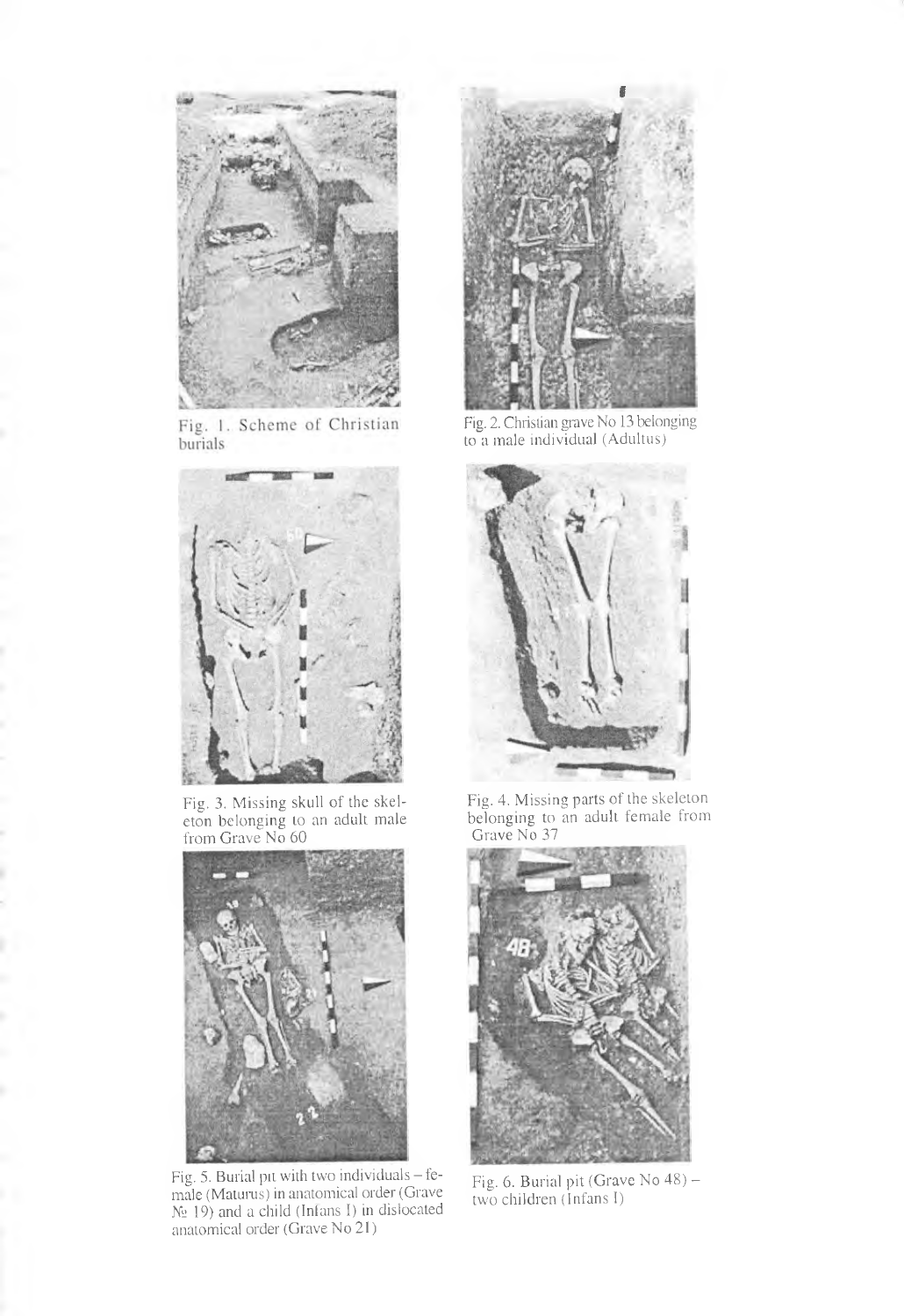|                                                                                          | Table 1. Demographic structure of the buried individuals in the medieval church and necropolis |
|------------------------------------------------------------------------------------------|------------------------------------------------------------------------------------------------|
| in countryside Selishte, near to Novosel village, Shumen region (10th-15th Centuries AD) |                                                                                                |

|                 | Age group<br>------ |           |           |         |  |  |                |  |        |         |                                 |                          |  |
|-----------------|---------------------|-----------|-----------|---------|--|--|----------------|--|--------|---------|---------------------------------|--------------------------|--|
|                 | Infans I            | Infans II | Juvenilis | Adultus |  |  | <b>Maturus</b> |  |        | Senilis |                                 |                          |  |
|                 |                     |           |           |         |  |  |                |  |        |         |                                 |                          |  |
| Total<br>number |                     |           |           | ____    |  |  |                |  | $\sim$ | $\sim$  | ---<br>$\overline{\phantom{a}}$ | $\overline{\phantom{a}}$ |  |

The **aim** of the present work is to characterize anthropometrically the bone material from the medieval church and necropolis in countryside Selishte, near to the village of Novosel, Shumen region ( $10<sup>th</sup>$ -15<sup>th</sup> Century AD) and to make a comparison with the data for other medieval necropolises in the same region.

### Material and Methods

The research includes 36 adults (10 individuals from male gender, 23 individuals from female gender, 3 individuals with undetermined gender), 1 juvenile, 2 children from second infant age and 11 children from first infant age, individuals from the senile age are absent (Table 1).

The analysis in the present work includes only the adults.

The methods of Martin - Saller [1], Y. Yordanov [7, 8] and A lekseev-D e b e t  $z$  [5] are applied.

The small number of skulls in the group of males and females does not enable to apply the classical variation statistics - submitted are the prime mean value and variation breadth.

The stature is assessed on the basis of long bones' extremity length by the formulae of Pearson [2] and Trotter-Gleser [3].

The sexual differences are assessed by Mann-Whitney U test and by the Index of Sexual Differences (ISD), calculated on the formula of Wolanski [4] for relative intergroup differences:

 $\overline{\text{ISD}} = 2 \text{ x } [(\overline{x}_{\text{males}} - \overline{x}_{\text{ females}}) \times 100] / (\overline{x}_{\text{males}} + \overline{x}_{\text{ females}}).$ 

The t-criterion of Student at  $P<0.05$  is used to determine the authenticity of the established sexual differences.

It is made also comparison with data from other medieval necropolises in North East Bulgaria, which data are published by Y. Yo r d a n o v et al.: Village of Trustenik, Rousse region [10]; Village of Batin, Rousse region [9]; Village of Sechishte. Novi Pazar municipality [11].

### Results and Discussion

The **stature** ranges from 164.9 to 178.3 cm (after the formula of Trotter-Gleser) and from 158.0 to 170.0 cm (after the formula of Pearson) concerning male individuals, and for the female ones – respectively from  $151.4$  to  $170.0$  cm and from  $144.4$  to  $159.8$  cm. In males the mean stature is 173.0 cm after the first formula and 165.4 cm after the second one, in females - accordingly 161.8 and 153.9 cm. The difference between both genders is  $11.2$  cm after the first formula, and after the second  $-11.5$  cm (the differences are statistical significant). After the formula of Trotter-Gleser the mean values come under the category "tall" (in accordance with the categories of  $M$  a r t i n  $[1]$  for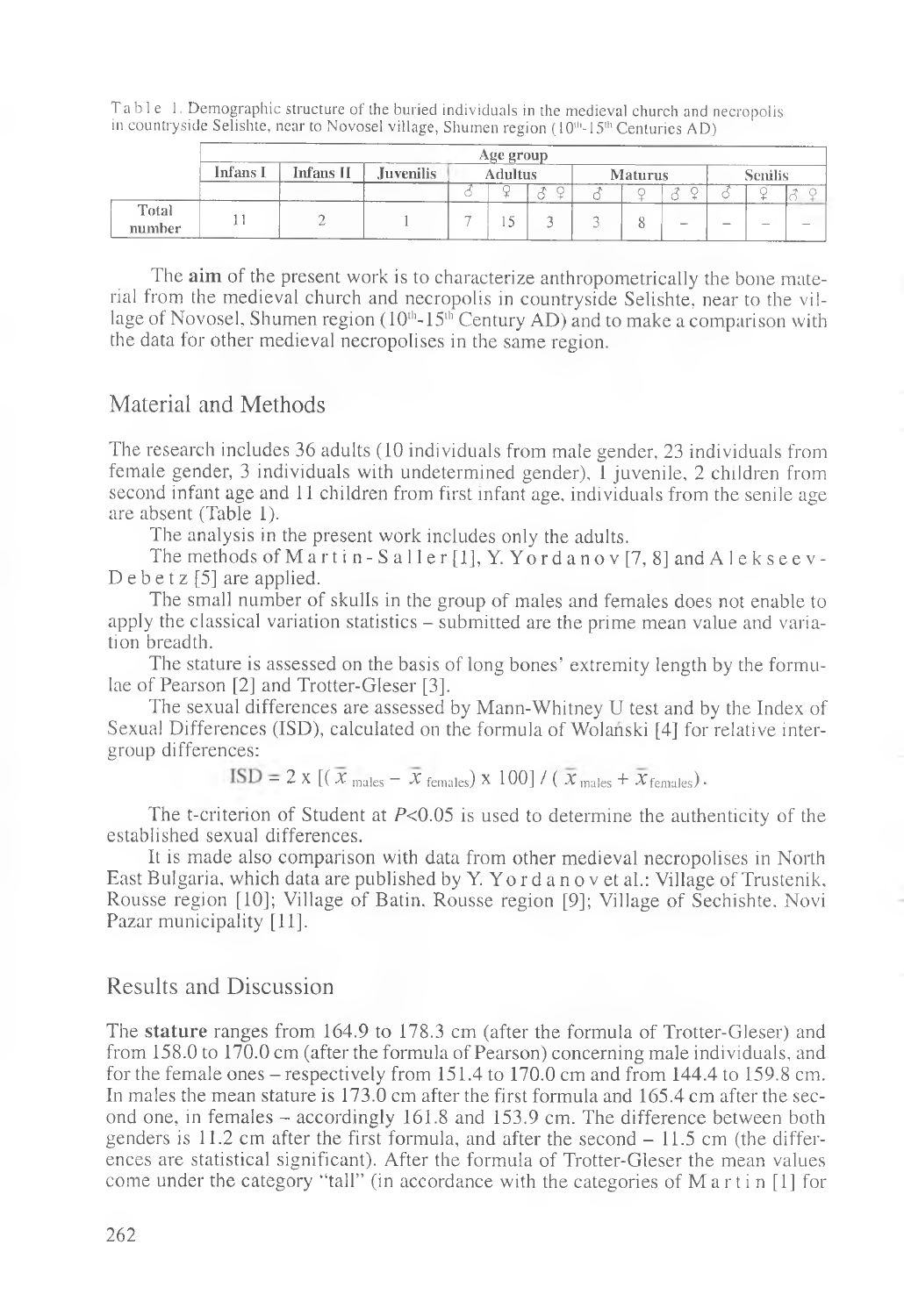European population), and after the formula of Pearson - respectively under the category "middle".

The comparison with the data concerning another three medieval necropolises shows that the buried individuals near to the village of Batin from both genders have highest stature. The mean stature of males in the present investigation is very close to this one concerning male individuals from the necropolis near to the village Sechishte, and in females - the stature approaches this one concerning the investigated individuals from the village of Trustenik.

### *Anthropometrical skulls' characterization of the buried individuals near to the village of Novosel*

According to the mean values of **absolute cerebral skull's features** the male individuals have "middle" cranial length and breadth, and "large" minimal frontal breadth. Concerning the female skulls, all three measurements belong to the category "large".

About the **facial part of cranium for male individuals** the mean values come under the following categories - "small" upper face height, ocular breadth and height; "middle" nasal breadth and height; "middle" maxilloalveolare length and breadth: "large" palate breadth. The characterization of mandible bone is: "middle" bigonial breadth; "very large" length; "middle" height and "small" breadth of the branch.

Concerning the **facial part of female skulls** the characterization is as follows: "middle" upper face height, "small" ocular breadth but "middle" height; "middle" nasal breadth and height; "small" maxilloalveolare length but "large" breadth; "large" palate breadth; "large" bigonial breadth, and "very large" mandible length; "middle"<br>height and "small" breadth of ramus mandibulae. height and "small" breadth of ramus mandibulae.

 $\sim$  We have found statistical significant differences between both genders only for the mandible branch height, as well as for the ocular height.

### *Angular features offacial skull's part*

Concerning individuals from the female gender, four basic facial skull angles are measured, while in males it was possible to measure only the mandibular angle. Por both genders the mean values of measured angles belong to the category "middle".

#### *Sexual differences*

To determine not only the extent but also the direction of sexual differences we have calculated the Index of Sexual Differences (ISD). These differences are largest for the mandible branch height followed by the maxilloalveolare length and stature. The margin is narrowest for the cranial length, and concerning cranial breadth any difference is missing. With priority for female individuals are only four features, from which ones the ocular height and mandibular angle have biggest considerable differences.

### *Comparison between indices of skulls from the four medieval necropolises*

Comparing the indices of *brain skull's part concerning both genders* is established that the basic differences could be related to the skulls of buried individual^ m the necropolis near to the village of Sechishte - being "brachycran" and "hypsicran", while the skulls from the rest three necropolises are "mesocran" and "orthocran".

The comparison between mean values of the indices for *facial skull's part* shows that **m ales** from all necropolises come under the same categories Exceptions are observed only for the orbital index in the skulls from village of Sechishte, as well as foi the maxilloalveolar index concerning the necropolis near to Trustenik.